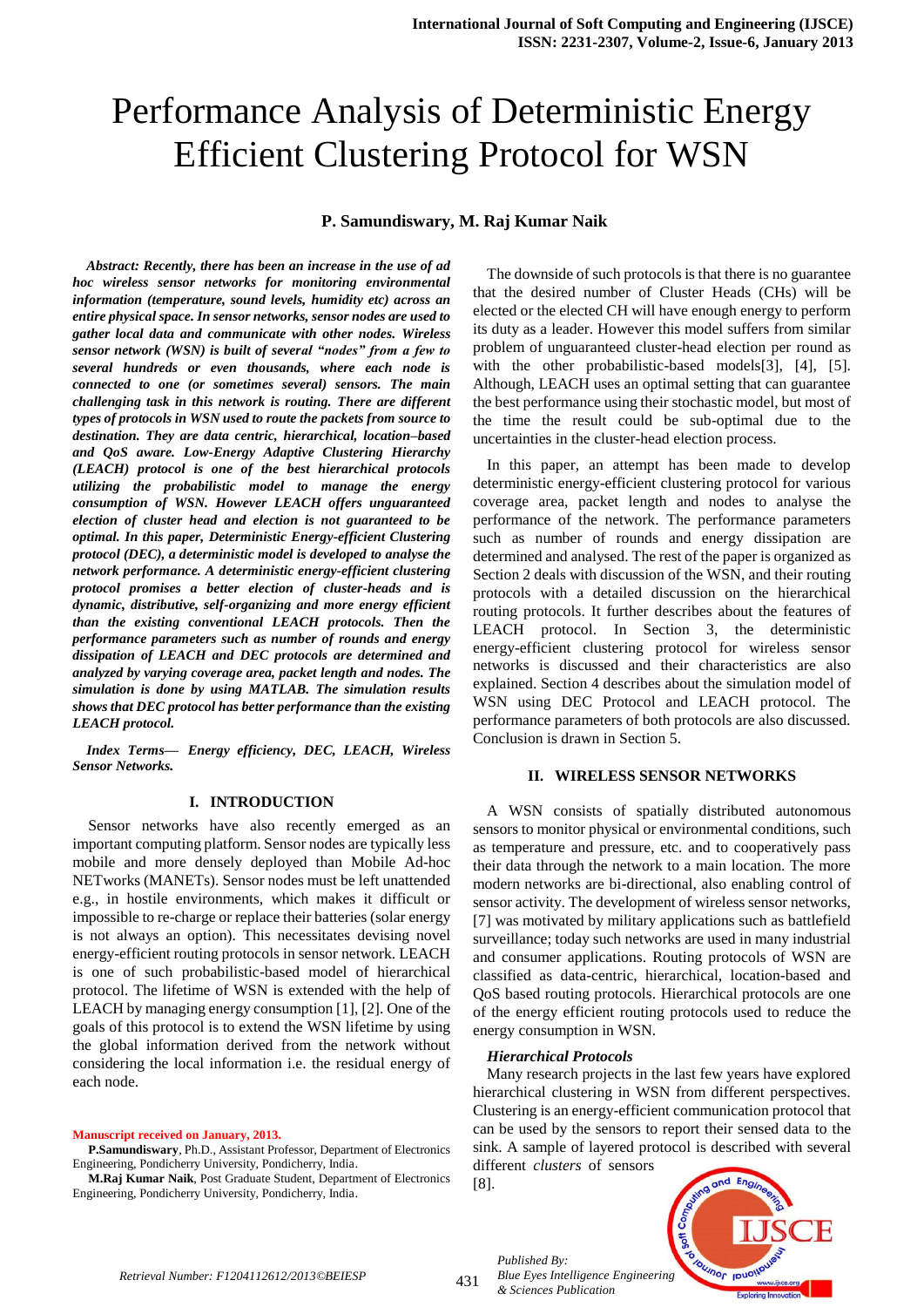Each cluster is managed by a special node, called *cluster head,* which is responsible for coordinating the data transmission activities of all sensors in its cluster.

As shown in figure 1, a hierarchical approach breaks the network into clustered layers .Nodes are grouped into clusters with a cluster head that has the responsibility of routing from one cluster to the other cluster heads or base stations. Data travel from a lower clustered layer to a higher one. Although, it hops from one node to another, but as it hops from one layer to another it covers larger distances. This moves the data faster to the base station. Clustering provides hierarchical-based routing protocols for WSNs. LEACH is one of the clustering hierarchical routing protocols in WSN.



**Figure 1: Cluster-Based Hierarchical Model**

#### *Low-Energy Adaptive Clustering Hierarchy* **(LEACH)**

LEACH is the first and most popular energy-efficient hierarchical clustering algorithm for WSNs [9], [10], that was proposed for reducing power consumption. In LEACH, the clustering task is rotated among the nodes, based on duration. Direct communication is used by each cluster head (CH) to forward the data to the base station (BS). It uses clusters to prolong the life of the wireless sensor network. LEACH is based on an aggregation (or fusion) technique [11] that combines or aggregates the original data into a smaller size of data that carry only meaningful information to all individual sensors. LEACH divides the network into several clusters of sensors, which are constructed by using localized **c**oordination and control not only to reduce the amount of data that are transmitted to the sink, but also to make routing and data dissemination more scalable and robust. LEACH uses a randomize rotation of high-energy CH position rather than selecting in static manner, to give a chance to all sensors to act as CHs and avoid the battery depletion of an individual sensor and dying quickly.

The operation of the clustering process [12] begins with a setup phase when all nodes use the indicator function for election as CHs. The elected CHs broadcast Advertisement message (ADV) using the non-persistent Carrier Sense Multiple Access Medium Access Control (CSMA MAC) protocol. This message contains the CH's ID and header that indicate it as an announcement message[13]. The non-elected nodes called cluster members (CMs) determine their cluster by choosing the CH with the minimum communication cost based on the received signal strength of the advertisement

message. The CMs send join-request to their chosen CH using CSMA MAC protocol. This message contains the Cluster Member-ID (CM-ID), Cluster Head-ID (CHID) and the header that indicates the message as a request [14]. The CHs set up a Time Division Multiple Access (TDMA) for their intra-cluster communication, which ends the setup phase. The steady-state phase begins when sensed data are sent from CMs to CHs and from CHs to BS. The inter-cluster communication is also achieved using the Direct Sequencing Spread Spectrum (DSSS).

# **III. DETERMINISTIC PROTOCOL**

A deterministic clustering protocol uses residual energy of each node in the cluster for election process of CH. DEC [6] seems to be similar to an ideal solution as shown in figure.2. However, the uncertainties in the cluster-head elections have been minimized in DEC. The setup phase used in LEACH is modified, but the steady-state phase is kept same as that of in LEACH protocol. Since node's energy can be determined a priori, the CH election process is reorganized by using the RE of each node. In DEC, the BS elects *Nopt* cluster-heads at round *m* for the network. The BS can only take part in the election of CHs if and only if *m*=1. The elected CHs advertise their role using CSMA MAC just as in LEACH. However, in DEC unlike in LEACH, the join-request message will contain CM-ID, CHID, CM-RE (cluster member-residual energy) and the header that indicates it as a request. This way the RE information of CMs is known to their respective CHs, thus localized and it can be utilized for CH rotation in the subsequent rounds.



## **Figure 2: Behaviour of Node Energy Consumption Overtime**

After the setup phase ends, the steady phase begins, but before the end of this phase, the current CHs checks the piggy-backed CM-RE's information received to decide whether they will remain as CHs or relinquish their roles by choosing any node in their clusters with the highest RE as the new CHs. After this decision is made for the new CHs and all the data from the current round is communicated to the BS, the current round (r=m) ends (a perfect synchronization is assumed, just as in LEACH). The next round  $r=m+1$  begins; but since the new CH's are already chosen in the previous round, they broadcast their role in the new round, CMs join their cluster as already explained above.

*Published By: Blue Eyes Intelligence Engineering & Sciences Publication* 

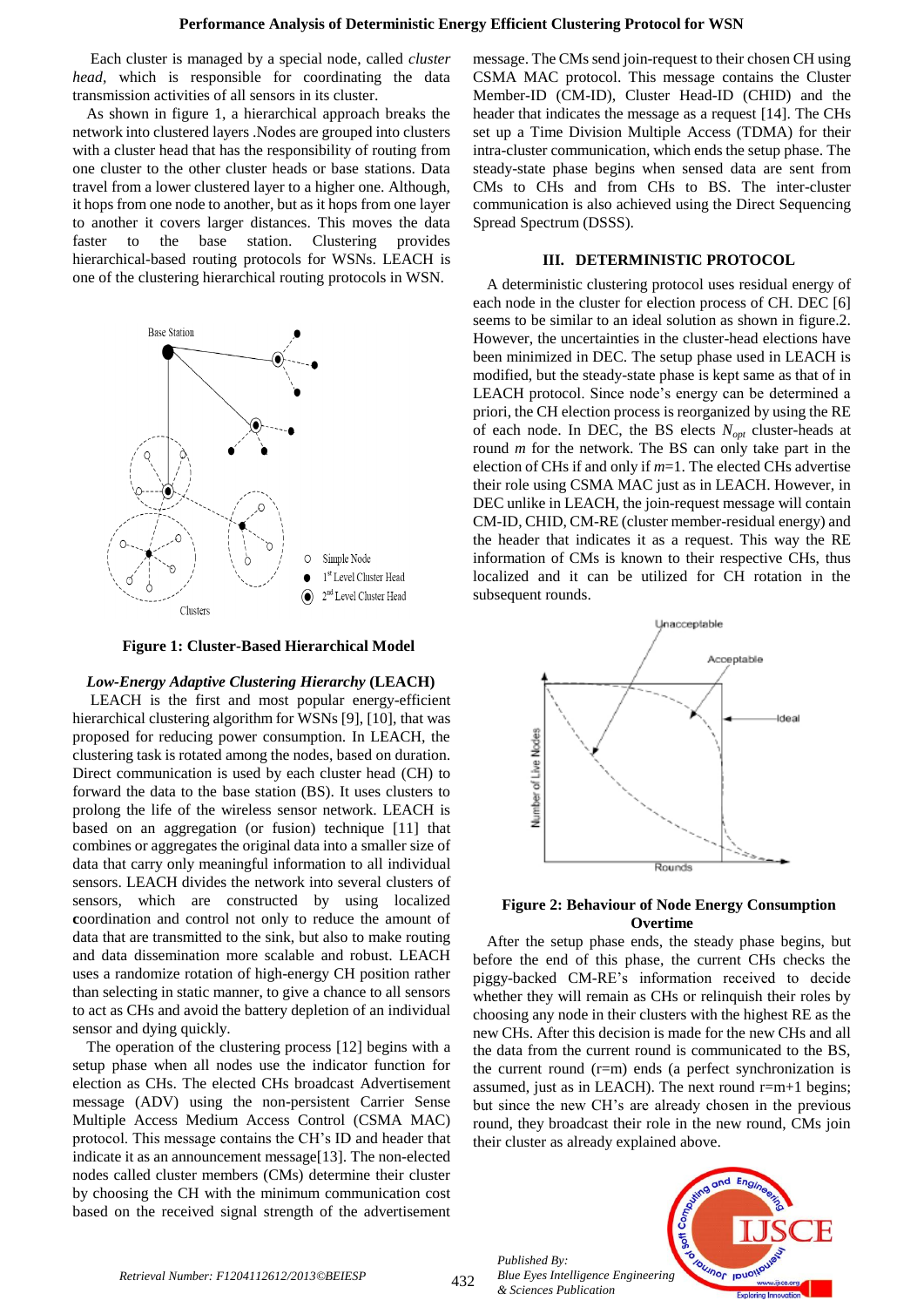The steady phase begins again. This process continues in each round until the last node dies. With this method, the battery life of WSNs is significantly optimized.

Based on the simulation studies, the followings are observed, which makes the DEC protocol desirable:

- The CH election is locally decided based on each node's RE. And each round is independent of the subsequent round unlike in LEACH.
- DEC guarantees every node a chance of election as long as RE of each node is higher than its neighbors.
- DEC ensures a fixed *Nopt* cluster-head is chosen.
- DEC guarantees that every CH has enough energy to take up its role, until at least the end of the network lifetime, unlike in LEACH.

## **IV. SIMULATION RESULTS**

The wireless sensor network model using DEC and LEACH protocol is simulated by using MATLAB. The performance parameters such as number of rounds and energy dissipation of deterministic energy-efficient clustering protocol and low-energy adaptive clustering hierarchy protocols are determined by varying nodes, coverage area and packet length. The parameters used for simulation is given in the Table 1.

| <b>Simulation</b>       | Values                                      |
|-------------------------|---------------------------------------------|
| <b>Parameters</b>       |                                             |
| No of Nodes             | 100,200,300                                 |
| Coverage Area $(m^2)$   | 100*100,150*150,200*200,250*250,<br>300*300 |
| Packet Length(bytes)    | 6400,8400                                   |
| Initial Energy (Joules) | 0.5                                         |
| Rounds Max              | 9999                                        |

**Table 1 Simulation Parameters**

# *Analysis of Rounds with respect to Nodes, Coverage Area and Packet Length*

The simulation process is carried out to analyze the number of rounds for various coverage area, packet length and nodes.

#### *A) Coverage Area Vs Rounds*

It is observed from the figure 3 and 4, that the number of rounds of DEC protocol is higher than LEACH protocol by varying the coverage area with constant packet length of 6400 and 8400 bytes. The reason is due to the increase in the number of alive nodes in DEC which uses residual energy for the election criteria of cluster head. Further, it is also inferred that as the coverage area increases, the number of rounds decreases. The reason is due to the involvement of the path for the data transmission is more when the coverage area is increased. Hence, the nodes die at a faster rate by reducing the number of rounds in the network.



**Figure 3: Coverage area with respect to number of rounds considering packet length of 6400 bytes**



**Figure 4: Coverage area with respect to number of rounds considering packet length of 8400 bytes**

## *B)Packet Length Vs Rounds*

It is observed from the figure 5 and 6, that the number of rounds of DEC protocol is higher than LEACH protocol by varying the packet length with constant number of nodes as 100 and 200. The reason is due to the decrease in the number of dead nodes in DEC which uses residual energy for the election criteria of cluster head. Further, it is also inferred that as the packet length increases the number of rounds decreases. The reason is, as the packet length increases, more number of nodes is repeatedly used for the data transmission process. Since fixed numbers of nodes are considered, the number of rounds is reduced as the nodes die at a faster rate. Therefore, the number of rounds in particular system is decreased when the packet length is increased.



**Figure 5: Packet length with respect to number of rounds considering 100 nodes**

unor

*Published By: Blue Eyes Intelligence Engineering & Sciences Publication*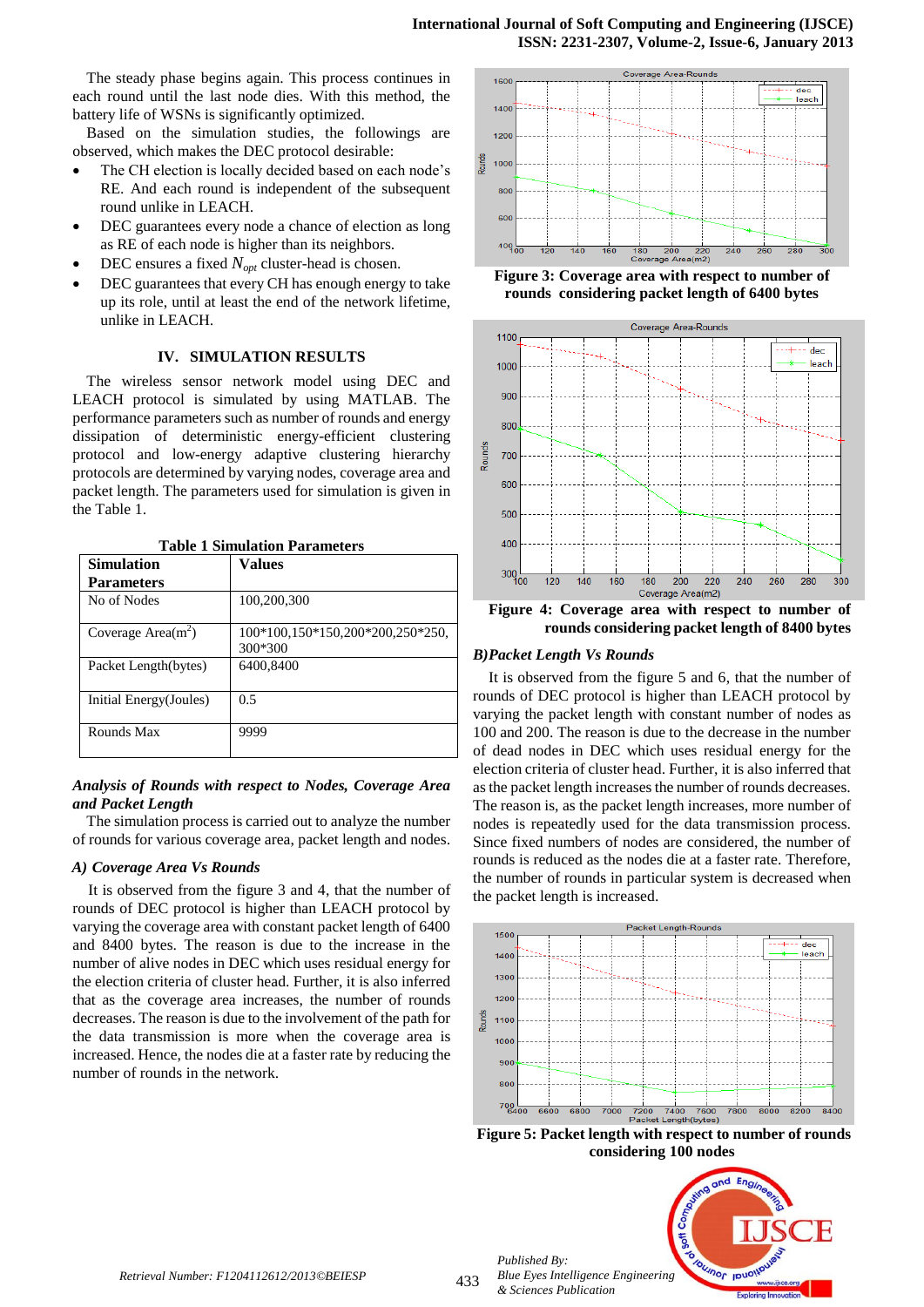

**Figure 6: Packet length with respect to number of rounds considering 200 nodes**

## *C)Nodes Vs Rounds*

It is verified through the simulation result shown in figure 7 and 8, that the number of rounds of DEC protocol is higher than LEACH protocol by varying the nodes with constant packet length of 6400 and 8400 bytes. The reason is due to the increase in the number of alive nodes in DEC which uses the deterministic clustering approach. Further, it is also inferred that as the nodes increases, the number of rounds also increases. This is due to the involvement of nodes for the data transmission process is less which increases the more number of alive nodes. Hence number of the rounds in the network is increased when the nodes is increased.



**Figure 7: Nodes with respect to number of rounds considering packet length of 6400 bytes**



**Figure 8: Nodes with respect to number of rounds considering packet length of 8400 bytes**

## *Analysis of Energy Dissipation with respect to Nodes, Coverage Area and Packet Length*

The determination and analysis of energy dissipation is done through simulation by varying coverage area, nodes and packet length.

## *D) Coverage Area Vs Energy Dissipation*



**Dissipation**

It is inferred from the figure 9, that the energy dissipation of DEC protocol is lower than LEACH protocol by varying the coverage area. The reason is due to the usage of nodes based on residual energy for routing process in DEC. Further, it is also observed that as the coverage area increases, the energy dissipation increases. This is because more number of nodes is involved for data transmission, when the coverage area is increased. Thus, as coverage area increases, energy dissipation will also increase.

## *E )Nodes Vs Energy Dissipation*

It is verified through the simulation result shown in figure 10, that the energy dissipation of DEC protocol is lower than LEACH protocol by varying the nodes. The reason is due to the nodes involved for data transmission is less in DEC which uses the deterministic clustering approach. Further, it is also inferred that as the nodes increases the energy dissipation decreases. This is because; the data transmission process is carried out with less number of nodes.



**Figure 10: Nodes with respect to Energy Dissipation**



*Published By:*

*& Sciences Publication*